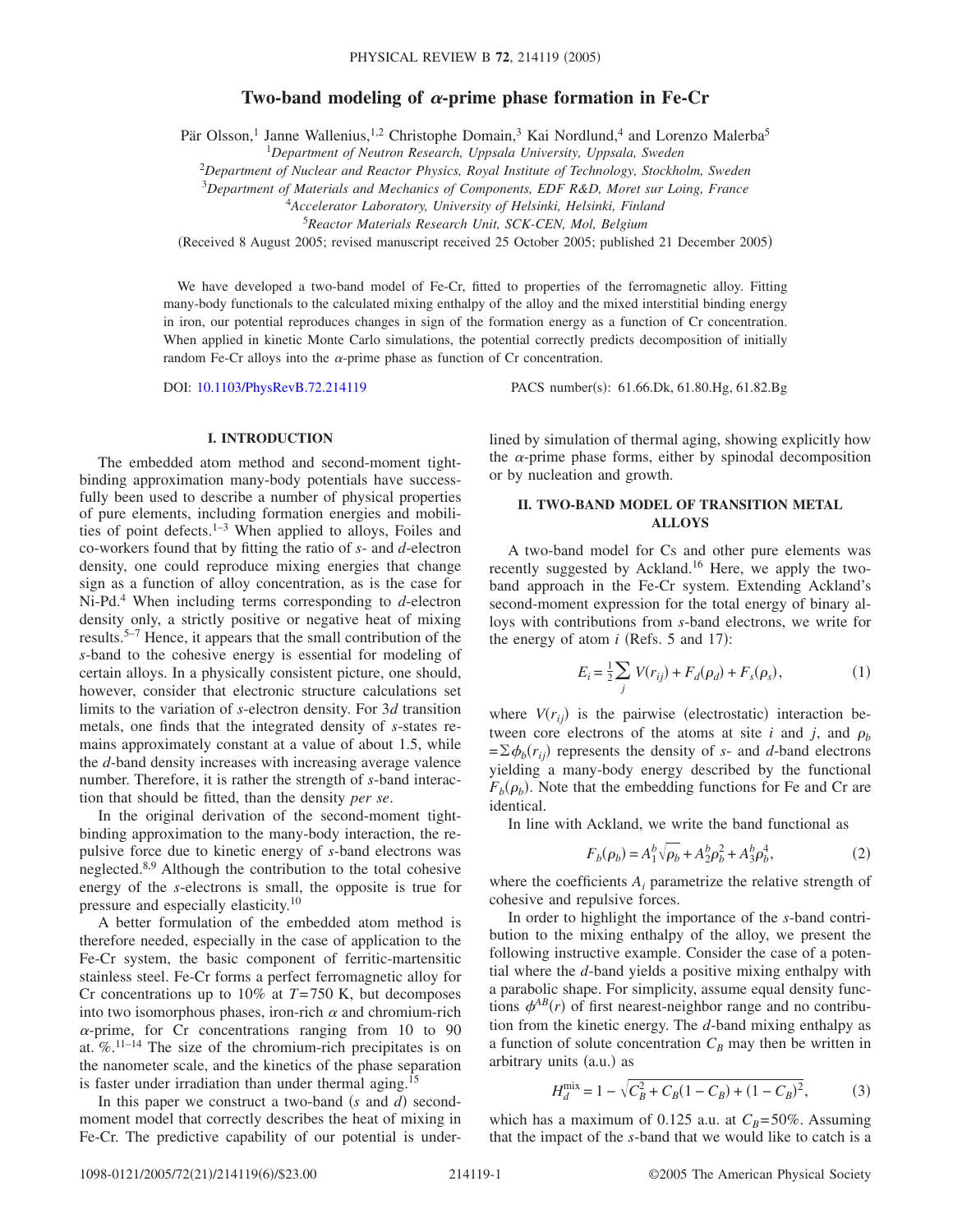TABLE I. Spline coefficients and cutoffs for the Cr pair potential, electron-density function and band functional here used. Cutoffs are given in units of nearest-neighbor distance in Cr 2.4924 Å). The unit for the spline coefficients is electron volts per cubic angstroms.

|       |            | 2                        | 3                        |              |
|-------|------------|--------------------------|--------------------------|--------------|
| $r_i$ | 0.976      | 1.150                    | 1.216                    | 1.650        |
| $a_i$ | $-165.0$   | $-78.49908$              | $-78.15495$              | $+1.8679553$ |
| $r_k$ | 0.963      | 1.284                    | 1.685                    |              |
| $b_k$ | $-11.0828$ | $+0.013905$              | $-0.447541$              |              |
| $A_i$ | $-0.56479$ | $-8.8959 \times 10^{-4}$ | $+9.0265 \times 10^{-8}$ |              |

perturbation in the mixing enthalpy, we may set  $\phi_s^{AA} = \phi_s^{BB}$ =0. Adding a cohesive energy of the *s*-band equal to

$$
H_s^{\text{mix}} = -\sqrt{0.01 C_B (1 - C_B)},\tag{4}
$$

one finds minima in the formation energy at 1.0% concentration of solute atoms, having a magnitude of −0.005 a.u., comparing to the maximum at equal concentrations of 0.85 a.u. The relative magnitude of the extrema is in good agreement with actual calculations of the formation energy in transition metal alloys.<sup>18</sup> Hence, an increase in electron density of merely 1% due to *s*-band mixed-pair interaction should be sufficient to allow the present model to reproduce the concentration dependence of the formation energy calculated *ab initio*.

#### **III. POTENTIALS FOR Fe AND Cr**

The pair interaction and the many-body functionals for Fe were taken from the recent work of Ackland and Mendelev.<sup>17</sup> This potential provides values for self-interstitial formation energies in reasonable agreement with *ab initio* calculations and has therefore been applied to simulations of defect evolution.<sup>19</sup> To the special features of this potential belong a cohesive energy of 4.03 eV and a density function normalized to the total electron number of iron, which is 26. Consequently, the Cr potential previously developed by  $us^{7,20}$ , may not be directly coupled with the Ackland-Mendelev potential for Fe. We have chosen to refit our Cr potential to yield a cohesive energy of 3.84 eV in order to retain the difference in cohesive energy between Fe and Cr. The density function for Cr has the same shape as the one used for Fe by Ackland and Mendelev, but is normalized to a total electron density of 24 at equilibrium. The following parametric form of the pair interaction is assumed:

$$
V(r) = \sum_{i} a_i (r - r_i)^3 H(r_i - r).
$$
 (5)

Here, *ri* are cutoffs of the cubic splines used to represent the potential,  $H$  is the Heaviside step function, and  $a_i$  are spline coefficients. Similarly, the density function of chromium is represented by



FIG. 1. (Color online) Pair interaction  $V(r)$  for pure Cr. The vertical lines represent positions of first, second, and third nearest neighbors.

$$
\phi_d^{\text{CrCr}}(r) = \sum_k b_k (r - r_k)^3 H(r_k - r).
$$
 (6)

The coefficients of the pair potential and the many-body functional (2) were fitted to the experimental lattice parameter at 0 K, the elastic constants of paramagnetic chromium extrapolated to 0 K and the relaxed formation energies for vacancies and self-interstitials calculated with Vienna Abinitio Simulation Package (VASP) and the Projector Augmented Wave (PAW) algorithm. $21-23$ 

In Table I, the coefficients and cutoffs for Cr used in the present paper are given. Note that although the coefficient of the squared electron density in the band functional is negative, as is the case for the Fe potential by Ackland and Mendelev, our band functional has a second derivative that is positive everywhere.

In Figs. 1 and 2, the resulting pair potential and band functional are displayed. The properties of chromium calculated with the potential are compared to experimental and/or *ab initio* data in Table II. We include values for nonrelaxed  $(E_{\text{vac}}^{\text{nr}})$  as well as relaxed  $(E_{\text{vac}}^{\text{rel}})$  vacancy formation energies to highlight the fact that the relaxation energy observed in the



FIG. 2. (Color online) *D*-band functional  $F_d(\rho)$  for pure Cr. The vertical line represents the equilibrium density.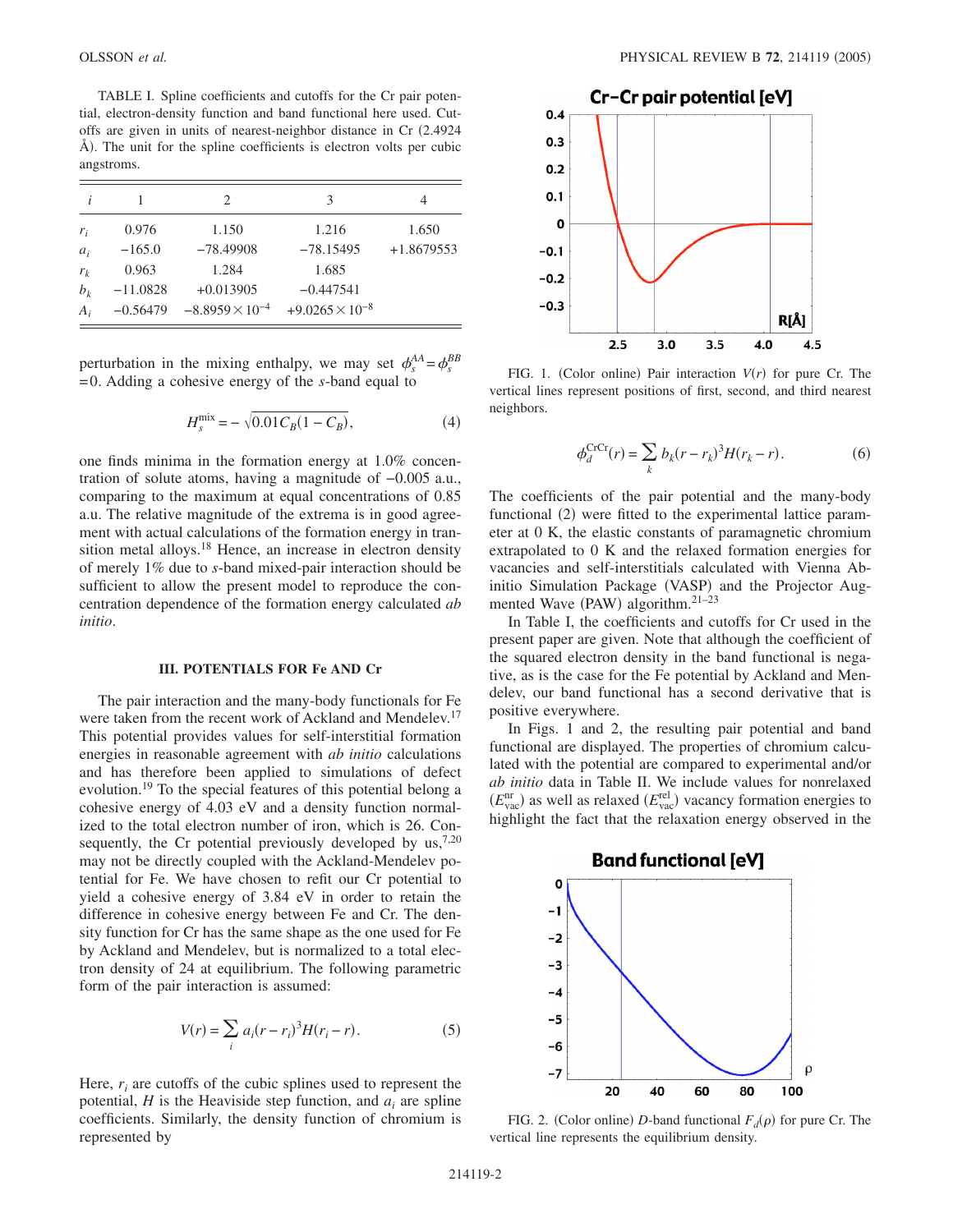TABLE II. Properties of Cr calculated with the present potential. Comparison is made to experimental data for paramagnetic Cr extrapolated to 0 K and VASP calculations for paramagnetic Cr in the PAW formalism.23

|                                                                    | This work | Experiment                 | <b>VASP-PAW</b> |
|--------------------------------------------------------------------|-----------|----------------------------|-----------------|
| $a_0(\AA)$                                                         | 2.878     | 2.878 <sup>a</sup>         | 2.834           |
| B(GPa)                                                             | 208       | 208 <sup>b</sup>           |                 |
| $C'$ (GPa)                                                         | 152       | 152 <sup>b</sup>           |                 |
| $C_{44}$ (GPa)                                                     | 105       | 105 <sup>b</sup>           |                 |
| $E_{coh}(eV)$                                                      | 3.84      | 4.10                       |                 |
| $E_{\text{vac}}^{\text{nr}}(\text{eV})$                            | 2.88      |                            | 2.89            |
| $E_{\text{vac}}^{\text{rel}}(\text{eV})$                           | 2.56      | $2.0 \pm 0.2$ <sup>c</sup> | 2.59            |
| $E_{\text{vac}}^{\text{mig}}(\text{eV})$                           | 0.99      | 0.95 <sup>d</sup>          |                 |
| $E_{\text{fcc}} - E_{\text{bcc}}(eV)$                              | 0.03      |                            |                 |
|                                                                    | 5.60      |                            | 5.66            |
| $E^f_{\langle 110\rangle}$ (eV)<br>$E^f_{\langle 111\rangle}$ (eV) | 5.62      |                            | 5.68            |
| $E_{\langle 100\rangle}^f({\rm eV})$                               | 6.83      |                            | 6.78            |

a Reference 24.

b Reference 25.

c Reference 26.

d Reference 27.

*ab initio* calculation is well reproduced by our potential.

#### **IV. ALLOY POTENTIAL**

In an alloy, one may expect that the electron density is dependent on the local environment. For the mixed-pair density we choose the square of a 4*s*-type Slater function

$$
\phi_s^{\text{FeCr}}(r) = (N_s r^3 e^{-\zeta_s r})^2,\tag{7}
$$

where  $\zeta_s = 1.323$  is an average  $\zeta$  from single  $\zeta$  approximations of the 4*s* Hartree-Fock Fe and Cr orbitals,<sup>28</sup> providing a natural cutoff at 5.3 Å.  $N_s = 5.0$  is chosen to yield an *s*-electron density at first nearest-neighbor distance equal to 2% of the corresponding *d*-electron density.

Our alloy potential should predict changes in the sign of the mixing enthalpy. *Ab initio* calculations made with the exact muffin-tin orbital method  $(EMTO)^{18,29}$  indicate that this property is due to a minimum in the density of states at the Fermi level for a chromium concentration of 10 %. Furthermore, there is a small increase in the relative *s*-band density of the alloy as compared to that of a linear interpolation between the pure elements. We may, hence, contain the entire concentration dependence of this deviation in the mixedpair density function  $\phi_s^{\text{FeCr}}$ , setting  $\phi_s^{\text{FeFe}}$  and  $\phi_s^{\text{CrCr}}$  equal to zero.

First, we fit the mixed-pair potential to the lattice parameter of Fe-10Cr and a positive heat of mixing for equimolar composition.

Then, the coefficients of the *s*-band functional are fitted to the negative substition energy of a single Cr atom in bcc Fe and the crossing point from negative to positive mixing enthalpy, while constraining the second derivative of the *s*-band functional to be everywhere positive. For small concentra-

TABLE III. Spline coefficients, cutoffs, and band coefficients for the Fe-Cr potentials are presented here. Cutoffs are given in units of 2.861 Å for Fe-Cr. The unit for the spline coefficients is electron volts per cubic angstrom.

| i              | 1        | 2       | 3       | 4       |
|----------------|----------|---------|---------|---------|
| $r_i$          | 0.970    | 1.15    | 1.40    | 2.14    |
| $a_i$ (VASP)   | $-47.3$  | $-8.10$ | $-7.82$ | $+0.15$ |
| $a_i$ (EMTO)   | $-67.0$  | $-5.60$ | $-8.40$ | $+0.14$ |
| $A_i^s$ (VASP) | $-0.503$ | $-0.60$ | $+0.50$ |         |
| $A_i^s$ (EMTO) | $-0.800$ | $-1.00$ | $+0.80$ |         |

tions, the term dependent on the square root will have a larger weight than terms quadratic and quartic in mixed density. The opposite is true for intermediate compositions.

Two sets of data were used for fitting of the substitution and mixing energies. One  $set^{30}$  corresponds to data obtained with EMTO using the coherent potential approximation  $(CPA).$ <sup>31,32</sup> With this method, it is possible to perform calculations for arbitrary Cr concentrations, as the unit cell contains just one effective atom. The other set<sup>23</sup> is calculated with VASP in the PAW formalism, at a number of discrete Cr concentrations given by inserting an integer number of Cr atoms in a unit cell of different size.

Finally, the mixed-pair potential was fitted to the binding energy of the  $\langle 110 \rangle$  mixed dumbbell in bulk iron, which was calculated using VASP.

The molecular dynamics code DYMOKA<sup>33</sup> was revised to enable two-band functionals, and was extensively used during the fitting procedure. Table III displays coefficients fitted to the two sets of mixing enthalpy data. The mixing enthalpy was calculated as a function of Cr concentration in boxes with 16 000 randomly distributed atoms and is shown in Fig. 3. The interatomic potentials reproduce the *unrelaxed* mixing energy previously calculated with EMTO up to about 50%  $Cr$  concentration,<sup>18</sup> as well as the relaxed mixing energy ob-



FIG. 3. (Color online) Mixing energy in random Fe-Cr alloys. Red circles: VASP mixing energy.30 Blue circles: EMTO mixing energy.30 Red solid line: relaxed MD mixing energy obtained with the potential fitted to VASP data. Dashed blue line: unrelaxed MD mixing energy obtained with the potential fitted to EMTO data.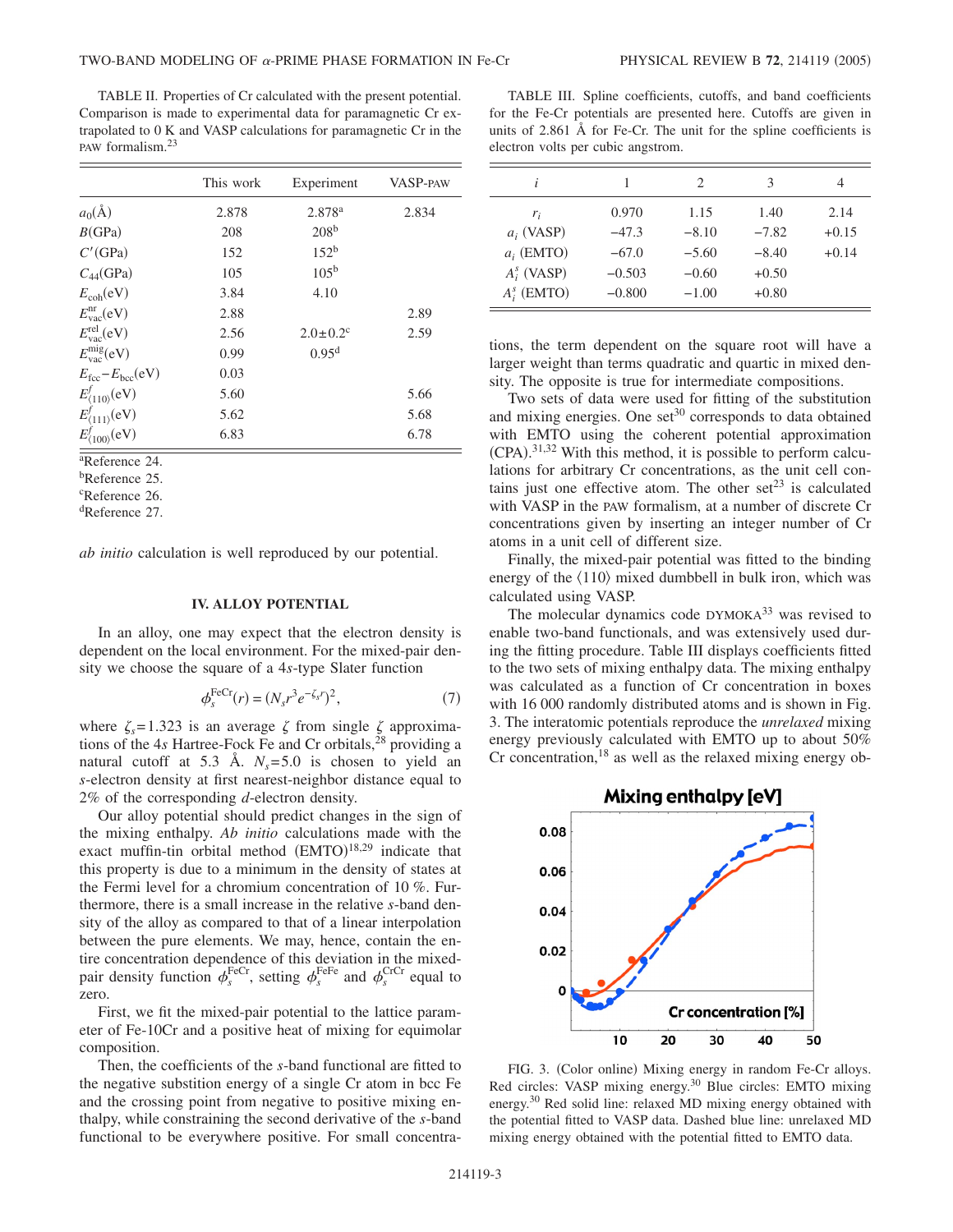TABLE IV. Substitutional and interstital energies of  $Cr$  atom $(s)$ in an iron lattice. Potential A is fitted to the mixing enthalpy calculated with VASP, potential B to the mixing enthalpy calculated with EMTO. Comparison is made with 128 and 129 atom VASP-PAW calculations.23 Energies are given in electron volts.

|                                                                                                                  | Pot A   | Pot B   | $VASP^{23}$ |
|------------------------------------------------------------------------------------------------------------------|---------|---------|-------------|
| $E_{sub}^{Cr}$                                                                                                   | $-0.02$ | $-0.27$ | $-0.02$     |
| $E_{\langle 110 \rangle}^{\text{Fe--Cr}} - E_{\langle 110 \rangle}^{\text{Fe--Fe}} - E_{\text{sub}}^{\text{Cr}}$ | $-0.12$ | $-0.13$ | $-0.12$     |
| $E_{\langle 111\rangle}^{\text{Fe--Cr}} - E_{\langle 111\rangle}^{\text{Fe--Fe}} - E_{\text{sub}}^{\text{Cr}}$   | $-0.32$ | $-0.38$ | $-0.42$     |
| $E_{\langle 110 \rangle}^{\rm Cr-Cr} - E_{\langle 110 \rangle}^{\rm Fe-Fe} - 2E_{\rm sub}^{\rm Cr}$              | $+0.32$ | $+0.46$ | $+0.30$     |
| $E_{\langle 111\rangle}^{\rm Cr-Cr} - E_{\langle 111\rangle}^{\rm Fe-Fe} - 2E_{\rm sub}^{\rm Cr}$                | $+0.04$ | $+0.24$ | $-0.34$     |

tained with VASP-PAW.

For higher concentrations, existing discrete Fourier transform (DFT) methods do not provide the negative substitution energy of Fe in Cr that may be expected from the existence of  $\alpha$ -prime precipitates. This is most likely due to the alloy being spin-density wave antiferromagnetic for Fe concentrations up to 16% at  $0 \text{ K}^{34}$  a configuration that has not yet been successfully modeled within density-functional theory.<sup>35</sup> At room temperature, a Fe concentration of just  $2\%$ is sufficient to make the alloy paramagnetic. In order to be consistent with experiment, we have not made any effort to adjust the negative substitution energy of Fe in Cr resulting from our fitting procedure.

Table IV displays substitutional and interstitial properties of Cr in a Fe crystal obtained using the potentials fitted to the mixing enthalpy calculated with VASP (potential A) and EMTO (potential B). VASP *ab initio* data are provided as a reference. In the VASP calculation, PAW pseudopotentials with 300 eV cutoff energies were used within the general gradient approximation. The supercell size was 128 lattice sites, the number of *k* points was 27, and atoms of different configurations were relaxed at constant volume. It was found that the most stable interstitial configuration was the mixed  $\langle 110 \rangle$  dumbbell with a binding energy of 0.12 eV relative to the pure iron dumbbell. $^{23}$  Note that the mixed-pair potential was fitted to the binding energy of the mixed  $\langle 110 \rangle$  dumbbell, but not to the other configurations. We observe that the potential fitted to a smaller substitution energy (potential A) yields interstitial binding energies in better agreement with *ab initio* data. Potential B, which was fitted to EMTO mixing enthalpy, performs less well for Cr-Cr dumbbell binding energies.

### **V. SIMULATION OF THERMAL AGING**

Using atomic kinetic Monte Carlo (AKMC) techniques, the time evolution of vacancy-driven thermal aging can be simulated in the alloy.

The AKMC simulation was performed with the LAKIMOCA code, based on the residence time algorithm.<sup>36</sup> A vacancy is introduced into the simulation box, and the kinetic Monte Carlo step consists of choosing one of the eight possible first-nearest vacancy jumps for a configuration according to their jump frequency  $\Gamma_k$  defined by

$$
\Gamma_k^X = \nu e^{-\frac{E_{\text{mig}}^X + \Delta E/2}{kT}},\tag{8}
$$

where  $X$  is the the atom that jumps to the vacancy site and  $\nu$ is the attempt frequency. The migration energies  $E_{\text{mis}}$  given by the presently used potentials are 0.65 eV for Fe and 0.52 eV for a single Cr atom in iron.  $\Delta E$  is the energy difference of the system due to the vacancy jump, calculated using the potentials on on a rigid lattice (without relaxation). The average time step associated to the kinetic Monte Carlo step in a BCC lattice is

$$
dt = \frac{1}{\sum_{k=1,8} \Gamma_k}.
$$
\n(9)

As the vacancy concentration in the simulation box is much larger than under experimental conditions, the simulated time has to be rescaled in order to obtain the aging time. The scaling factor is the ratio between the vacancy concentration in the simulation box and the thermal equilibrium concentration  $C_{\text{vac}}^{\text{eq}}(T) = e^{-G_f/kT}$ , where  $G_f$  is Gibbs energy for the formation of a vacancy.

In our previous works, the alloy potential did not provide any change in sign of the formation energy, and hence, the decomposition at Cr concentrations above 10% was driven to complete segregation of the elements.<sup>7</sup> With the present potentials, however, we would expect that the segregation should remain incomplete. Hence, we performed AKMC calculations in  $40 \times 40 \times 40$  lattice unit boxes for initially random distributions of Cr atoms in Fe-6Cr, Fe-8Cr, Fe-10Cr, and Fe-32Cr at *T*=740 K. In the case of Fe-32C, experimental information about the time dependence of the Cr distribution at this temperature exists.<sup>12</sup>

In the simulations with an initial Cr concentration of 6%, the alloy remained random up to a simulated time of one week. For 8% initial chromium content, the alloy remained random up to one week of simulated time using potential B (having a negative mixing enthalpy at this concentration). Applying potential A, having a positive mixing enthalpy at this concentration, weak clustering tendencies were observed.

In Fig. 4, the spatial Cr distributions in initially random Fe-10Cr and Fe-32Cr are exemplified in  $40 \times 40 \times 10$  slices of the original box after  $2 \times 10^9$  and  $10^{10}$  vacancy jumps, corresponding to one week and one month of simulated aging, respectively. Potential A was used for the simulation displayed, but no qualitative difference is observed when switching to potential B in this range of concentration. One may compare these results to the experimental solubility limit at *T*=670 K, being 8.3%.15

Note that precipitate boundaries in Fe-10Cr are well defined, even for clusters located close to each other. Such geometries are typical for precipitate formation by nucleation, expected to occur where Gibbs' energy of formation has a positive curvature. Indeed, we observe that precipitates forming in Fe-10Cr are found at locations where the initial Cr concentration was slightly higher than the average due to random fluctuations. Furthermore, the size of the precipitates increase with time. In Fe-32Cr, the diffuse boundaries and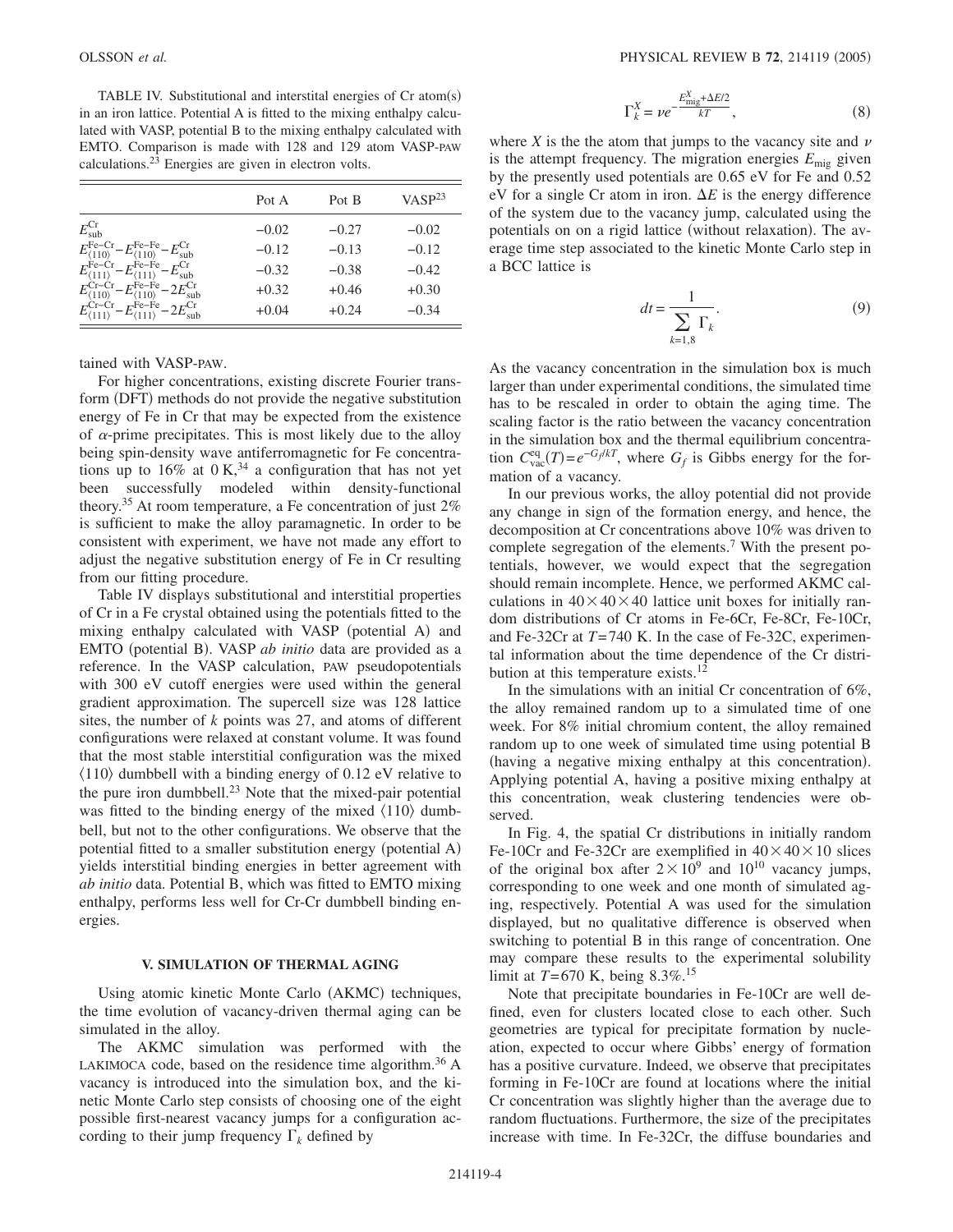

FIG. 4. (Color online) Cr distribution in initially random Fe-10Cr and Fe-32Cr aged at 740 K. The sharp precipitate boundaries found in Fe-10Cr are typical for nucleation processes, while the interconnected precipitates in Fe-32Cr result from spinodal decomposition. The potential fitted to VASP mixing enthalpy (potential A) was used in the simulation.

interconnected precipitates result from spinodal decomposition, corresponding to a negative curvature of Gibbs' energy.

Local Cr concentrations were calculated by taking the mean concentration in boxes with, on average, 45 atoms. The boxes were constructed analogously to the experimental method<sup>12</sup> and were sampled along the  $\langle 110 \rangle$  direction. Figure 5 shows concentration profiles in Fe-10Cr and Fe-32Cr. Because of the method of sampling, the Cr concentration in the precipitates varies between 50 and 90%, consistent with the observation by Brenner *et al.*<sup>12</sup> For Fe-32Cr, we may compare the average size and distance of the precipitates in Fig. 4 to experimental data taken at 740 K, being 2 and 6 nm after  $670$  h of aging.<sup>12</sup> The cluster sizes and distances observed in our simulation are compatible with these data. To make a definite conclusion, a larger number of AKMC simulations would have to be done in order to provide statistical evidence.

### **VI. CONCLUSIONS**

We conclude that the two-band second-moment model of Fe-Cr here developed is able to reproduce thermodynamic properties of the alloy over the whole range of Cr concentration, including solubility limits and formation of the  $\alpha$ -prime phase under thermal aging. For this purpose, it was found sufficient to fit the mixed *s*-electron density functional to the mixing enthalpy. Our method enables one to model transition metal alloys with finite miscibility gaps in a quantitative manner. It will be instrumental in further studies of micro-



FIG. 5. (Color online) Cr concentration profile along the  $\langle 110 \rangle$ direction in initially random Fe-10Cr and Fe-32Cr aged at 740 K during one week and one month, respectively. The potential fitted to VASP mixing enthalpy (potential A) was used in the simulation.

structure evolution in ferritic steels under thermal aging and irradiation conditions.

## **ACKNOWLEDGMENTS**

The authors wish to thank Graeme Ackland, Vassilis Pontikis, and Igor Abrikosov for enlightening discussions. This work was funded by Svensk Kärnbränslehantering AB, the European Commission, and Vetenskapsrådet.

- <sup>1</sup>M. S. Daw and M. I. Baskes, Phys. Rev. B **29**, 6443 (1984).
- $2^2$ M. Finnis and J. Sinclair, Philos. Mag. A  $50$ , 45 (1984).
- 3A. Voter, in *Intermetallic Compounds, Principles*, edited by J. H. Westbrook and R. L. Fleischer (Wiley, New York 1995), vol. 1.
- 4S. M. Foiles, M. I. Baskes, and M. S. Daw, Phys. Rev. B **33**, 7983 (1986).
- ${}^5$ G. J. Ackland and V. Vitek, Phys. Rev. B 41, 10324 (1990).
- 6E. M. Lopasso, M. Caro, A. Caro, and P. Turchi, Phys. Rev. B **68**, 214205 (2003).
- <sup>7</sup> J. Wallenius, P. Olsson, C. Lagerstedt, N. Sandberg, R. Chakarova, and V. Pontikis, Phys. Rev. B 69, 094103 (2004).
- <sup>8</sup> F. Cyrot-Lackmann, J. Phys. Chem. Solids **29**, 1235 (1968).